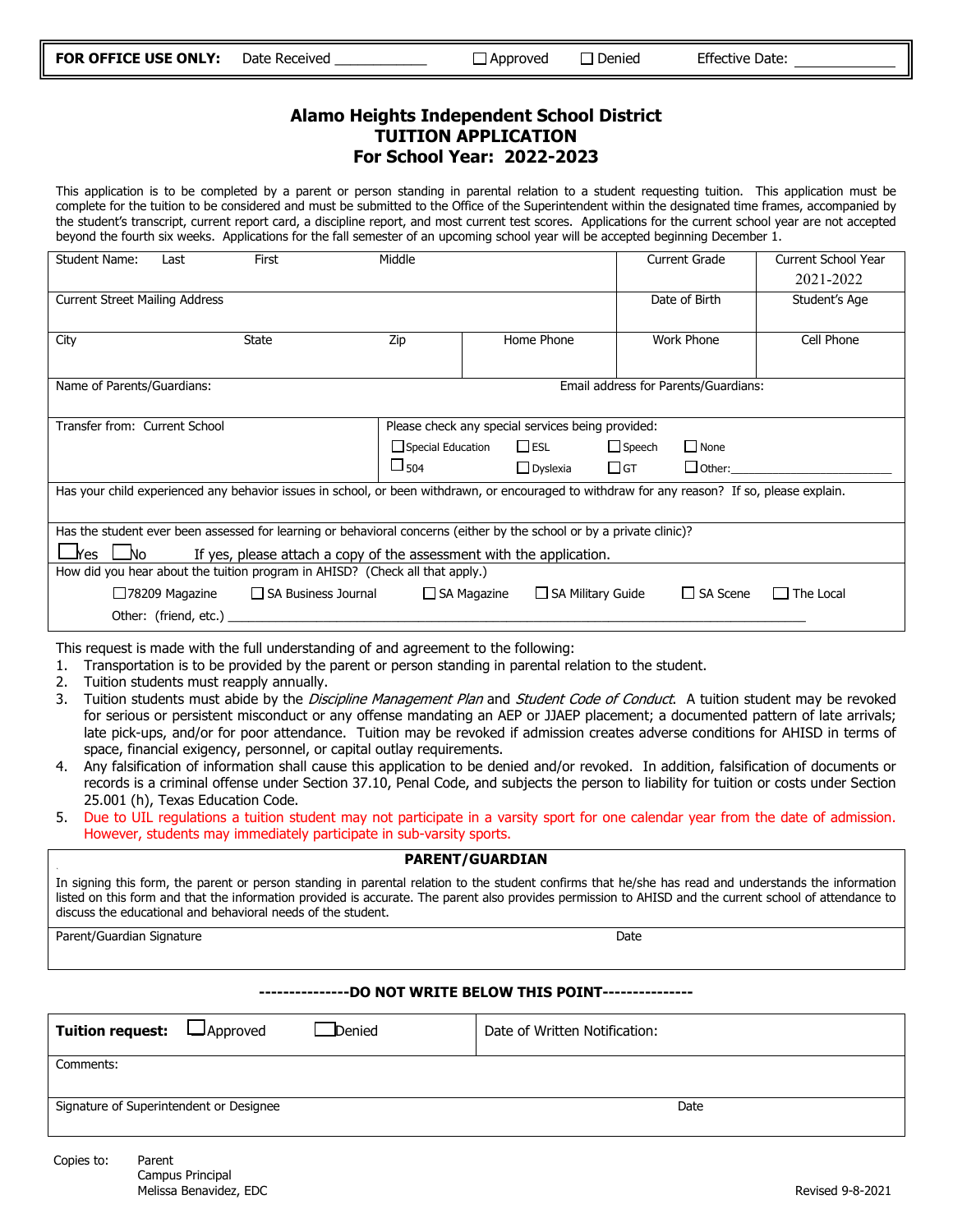Alamo Heights ISD 015901

ADMISSIONS FDA TUITION (REGULATION) – EXHIBIT A

# **Reasons for Approval/Denial/Revocation of Tuition**

The following are acceptable reasons for granting approval of a tuition student in accordance with Board Policy FDA(LOCAL).

- Change of Resident (Current resident leaves AHISD attendance zone) if notification is made to the campus principal no later than five business days before moving out of the district
	- o Remain at current school until end of current semester
	- o Student may apply for continuing enrollment as specified below
	- $\circ$  Pending acquisition of another home (move to be completed within specified time frame) and necessary documentation provided
- Meets criteria for entry:
	- o Satisfactory discipline records from home campus (see below for description of "discipline infractions").
	- o Documentation of compliance with Compulsory Attendance Law (at least 90% attendance in all classes and no unexcused absences)

# **Reasons for Denial**

The following are reasons for denial of a tuition student in accordance with Board policy FDA(LOCAL):

- Admission creates adverse conditions for AHISD in terms of space, financial exigency, or personnel or capital outlay requirements;
- Records of poor attendance (less than 90% attendance in each class; no unexcused absences), late arrivals (more than 3 per semester), late pickups (more than 3 per semester, and/or disciplinary infractions at home campus (more than 3 disciplinary referrals in a school year; more than 1 ISS placement in a school year; any DAEP or expulsions;
- If tuition application is for the purpose of participating in an extra-curricular activity at receiving campus;
- Falsification of information;
- Failure to meet district criteria; or,
- Failure to notify the campus principal at least 5 business days prior to moving out of the district.